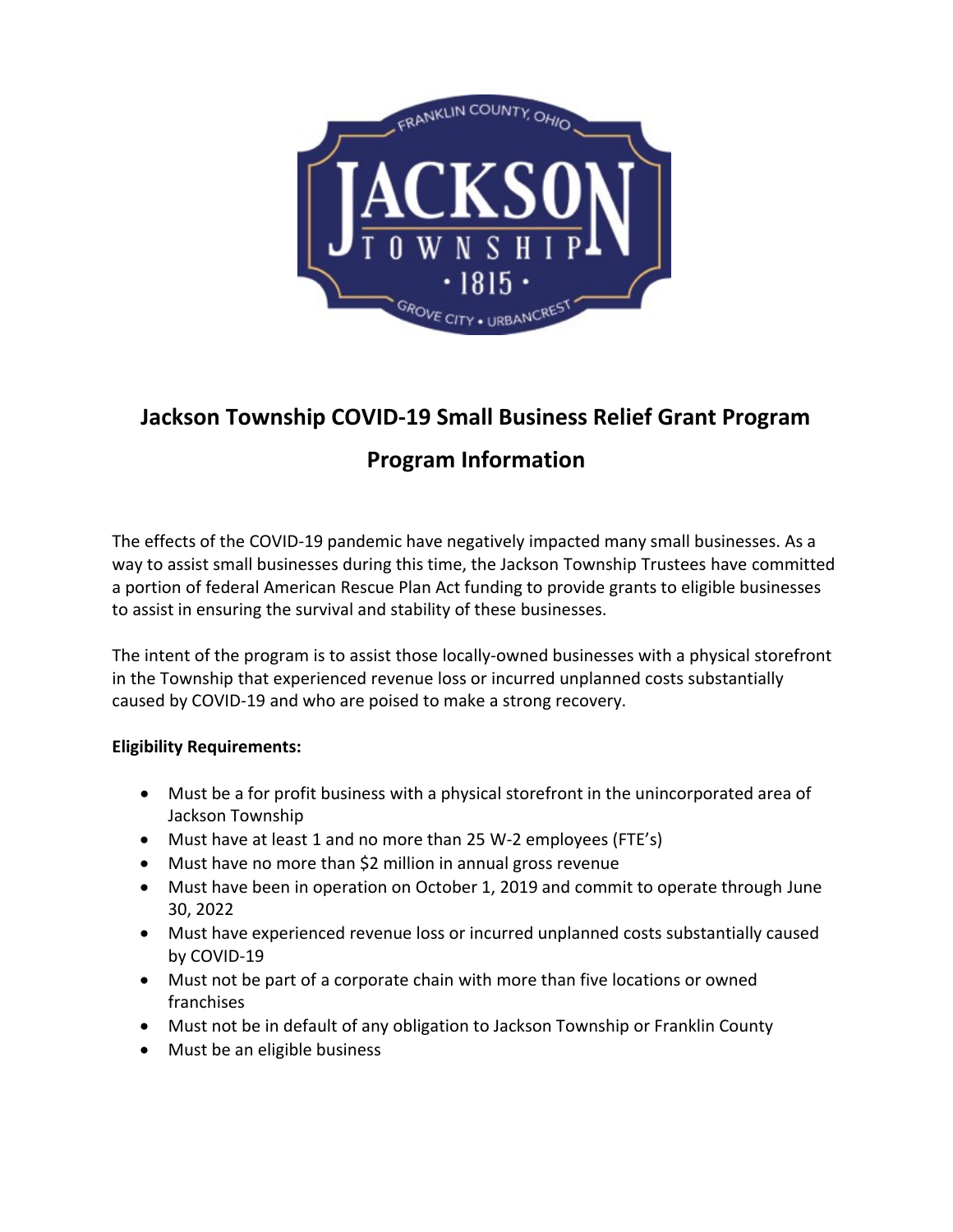#### **Target Businesses:**

- Bars and restaurants
- Coffee shops
- Retail
- Childcare centers
- Hair salons/barbershops
- Pet groomer
- Photography Studio
- Florist
- Dry cleaner
- Entertainment venues

# **Eligible Expenses:**

- Rent or mortgage payments for business premises
- Salaries and wages for employees
- Utilities for business premises
- Personal protective equipment, partitions, or other modifications related to COVID-19
- Costs associated with hiring or rehiring employees including onboarding, training and costs associated with recruitment.
- Measures taken to protect employees, customers, or clients from COVID-19.

## **Possible Grant Amounts:**

Maximum grant awards per business will be based on the number of employees. The number of employees may be based on the total headcount as of January 1, 2020, for the number of employees working more than 15 hours per week. The total funding available for this program is \$200,000.

| <b>Employees</b> | <b>Maximum Grant Request</b> |
|------------------|------------------------------|
| $1$ to $3$       | \$2,500                      |
| 4 to 10          | \$5,000                      |
| 11 to 25         | \$7,500                      |

## **Ineligible Businesses:**

- Home-based businesses
- Bank or credit union
- E-commerce only company
- Liquor or wine store
- Vaping, electronic smoking devises or tobacco store
- Cellular phone store
- Real estate company, trust, or management
- Funeral home
- Storage facility
- Motor vehicle sales, service, storage, wash, fuel, rental, etc.
- Grocery or convenience store

**For more information contact:**  Shane Farnsworth Township Administrator Jackson Township (614) 991-6881 farnsworths@jacksontwp.org